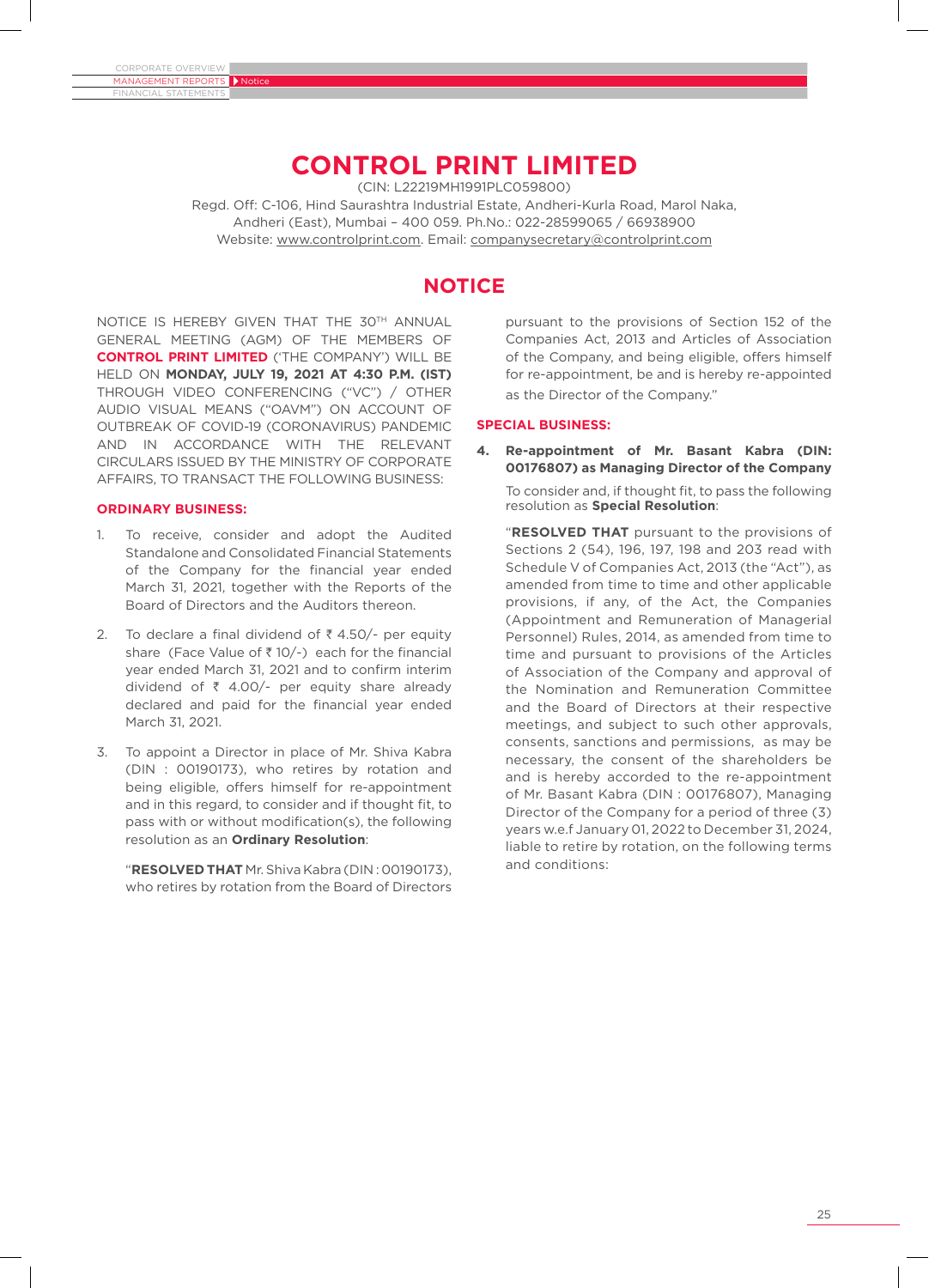| А.                       | <b>Salary</b>                         | ₹2,75,000/- (Rupees Two Lakh Seventy Five Thousand only) per month, with<br>such increases as may be decided by the Board of Directors from time to time.                                                                                                                                                                                                                                                       |  |
|--------------------------|---------------------------------------|-----------------------------------------------------------------------------------------------------------------------------------------------------------------------------------------------------------------------------------------------------------------------------------------------------------------------------------------------------------------------------------------------------------------|--|
| <b>Perquisites</b><br>в. |                                       | Housing: Furnished accommodation to be provided by the Company. The<br>a.<br>expenditure incurred by the Company on gas, electricity, water and furnishing<br>shall be valued as per the Income Tax Rules, 1962.                                                                                                                                                                                                |  |
|                          |                                       | Medical Reimbursement: Reimbursement of medical expenses incurred,<br>b.<br>whether in India or abroad, including premium paid on health insurance policies<br>for self and family including hospitalization, surgical charges, nursing charges<br>and domiciliary charges for self and family.                                                                                                                 |  |
|                          |                                       | Leave Travel Concession: For self and family every year, towards travel<br>$C_{1}$<br>undertaken in India or abroad.                                                                                                                                                                                                                                                                                            |  |
|                          |                                       | Club Fees: Fees of clubs, subject to the maximum of three clubs.<br>d.                                                                                                                                                                                                                                                                                                                                          |  |
|                          |                                       | Personal Accident Insurance/Group Life Insurance: Premium shall be paid as<br>е.<br>per the Rules of the Company.                                                                                                                                                                                                                                                                                               |  |
|                          |                                       | f.<br>Provident / Pension Fund: Contribution to Provident Fund and Pension Fund<br>to the extent such contribution, either singly or put together are exempt<br>under the Income Tax Act, 1961.                                                                                                                                                                                                                 |  |
|                          |                                       | Gratuity: Gratuity payable shall be in accordance with the provisions of the<br>g.<br>Payment of Gratuity Act.                                                                                                                                                                                                                                                                                                  |  |
|                          |                                       | Use of Company's Car with Driver for Company's business.<br>h.                                                                                                                                                                                                                                                                                                                                                  |  |
|                          |                                       | i.<br>Telephone, Internet & Fax facility shall be provided at the Managing Director's<br>residence.                                                                                                                                                                                                                                                                                                             |  |
|                          |                                       | Leave and encashment of unavailed leave as per the rules of the Company.<br>j.                                                                                                                                                                                                                                                                                                                                  |  |
| $\mathsf{C}$ .           | <b>Commission</b>                     | In addition to the above, an amount by way of commission calculated with<br>reference to the net profits of the Company in a financial year, subject to the<br>overall ceilings stipulated in Sections 197 and 198 of the Companies Act, 2013.                                                                                                                                                                  |  |
| D.                       | <b>Minimum</b><br><b>Remuneration</b> | Notwithstanding anything to the contrary contained herein, where, in any financial<br>year during the tenure of Mr. Basant Kabra, the Company has no profits or its<br>profits are inadequate, the Company will pay remuneration as laid down in Section<br>II of Part II of Schedule V to the Companies Act, 2013 from time to time, unless<br>otherwise approved by the members by way of Special Resolution. |  |

**RESOLVED FURTHER THAT** pursuant to Regulation 17(6)(e) of SEBI (LODR) (Amendment) Regulations, 2018 and other applicable provisions, if any, the consent of the Company be and is hereby accorded to payment of remuneration notwithstanding: i) annual remuneration payable exceeding  $\bar{\tau}$  5 Crores or 2.5 per cent of the net profits of the Company, whichever is higher; or ii) aggregate annual remuneration of executive directors exceeding 5 per cent of the net profits of the Company calculated as per the provisions of Section 198 of the Companies Act, 2013.

**RESOLVED FURTHER THAT** the Board be and is hereby authorized to do all such acts, deeds, matters and things as may be considered necessary, expedient or desirable to give effect to this Resolution."

#### **5. Re-appointment of Mr. Shiva Kabra (DIN 00190173) as Joint Managing Director of the Company:**

 To consider and, if thought fit, to pass, with or without modification(s) the following resolution as **Special Resolution:**

"**RESOLVED THAT** pursuant to the provisions of Sections 2 (54), 196, 197, 198 and 203 read with Schedule V of Companies Act, 2013 (the "Act"), as amended from time to time and other applicable provisions, if any, of the Act, the Companies (Appointment and Remuneration of Managerial Personnel) Rules, 2014, as amended from time to time and pursuant to provisions of the Articles of Association of the Company and approval of the Nomination and Remuneration Committee and the Board of Directors at their respective meetings, and subject to such other approvals, consents, sanctions and permissions, as may be necessary, the consent of the shareholders be and is hereby accorded to the re-appointment of Mr. Shiva Kabra (DIN : 00190173) as Joint Managing Director of the Company for a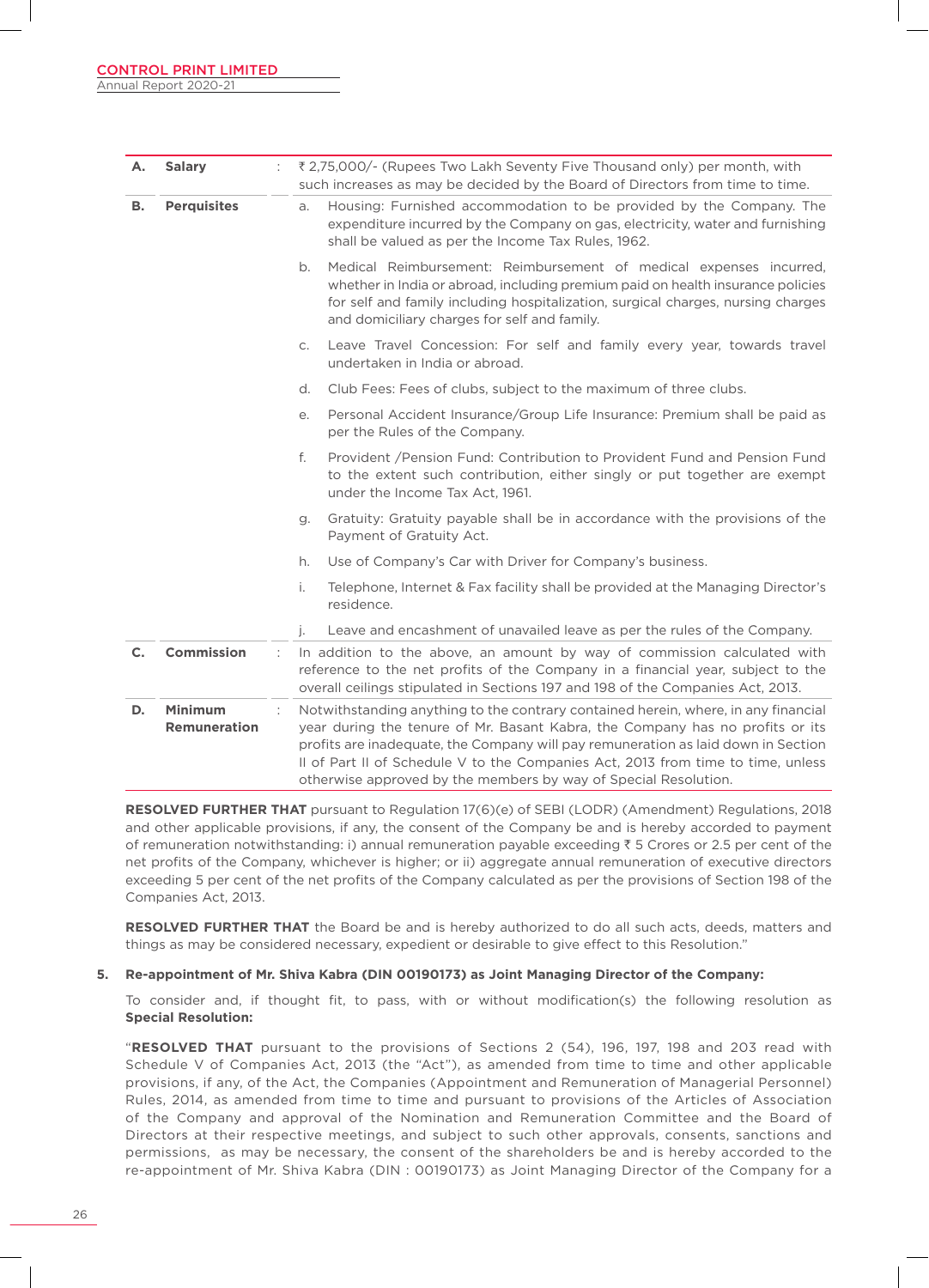| CORPORATE OVERVIEW $\blacksquare$ |  |
|-----------------------------------|--|
| MANAGEMENT REPORTS Notice         |  |
| <b>FINANCIAL STATEMENTS</b>       |  |

period of 3 years w.e.f. from April 1, 2022 to March 31, 2025, liable to retire by rotation, on the following terms and conditions :

| А.                       | <b>Salary</b>                         | ₹4,50,000/- (Rupees Four Lakh Fifty Thousand only) per month, with such<br>increases as may be decided by the Board of Directors from time to time.                                                                                                                                                                                                                                                           |  |
|--------------------------|---------------------------------------|---------------------------------------------------------------------------------------------------------------------------------------------------------------------------------------------------------------------------------------------------------------------------------------------------------------------------------------------------------------------------------------------------------------|--|
| <b>Perquisites</b><br>в. |                                       | Housing: Furnished accommodation to be provided by the Company, and if<br>(i)<br>the Company's accommodation is not provided, the Executive Director shall<br>be entitled to the House Rent Allowance subject to the ceiling of 60% of the<br>Salary. The expenditure incurred by the Company on gas, electricity, water<br>and furnishing shall be valued as per the Income Tax Rules, 1962.                 |  |
|                          |                                       | (ii) Medical Reimbursement: Reimbursement of medical expenses incurred,<br>whether in India or abroad, including premium paid on health insurance<br>policies for self and family including hospitalization, surgical charges, nursing<br>charges and domiciliary charges for self and family.                                                                                                                |  |
|                          |                                       | (iii) Leave Travel Concession: For self and family every year incurred towards<br>travel undertaken in India or abroad.                                                                                                                                                                                                                                                                                       |  |
|                          |                                       | (iv) Club Fees: Fees of clubs, subject to a maximum of three clubs.                                                                                                                                                                                                                                                                                                                                           |  |
|                          |                                       | (v) Personal Accident Insurance/Group Life Insurance: Premium shall be paid as<br>per Rules of the Company.                                                                                                                                                                                                                                                                                                   |  |
|                          |                                       | (vi) Provident Fund/Pension: Contribute to Provident Fund and Pension Fund to<br>the extent such contribution, either singly or put together are exempt under<br>the Income Tax Act, 1961.                                                                                                                                                                                                                    |  |
|                          |                                       | (vii) Gratuity: Gratuity payable shall be in accordance with the provision of the<br>Payment of the Gratuity Act.                                                                                                                                                                                                                                                                                             |  |
|                          |                                       | (viii) Car: Use of car with driver for Company's business.                                                                                                                                                                                                                                                                                                                                                    |  |
|                          |                                       | (ix) Leave Encashment: Leave encashment of unavailed leave as per the rules of<br>the Company.                                                                                                                                                                                                                                                                                                                |  |
|                          |                                       | (x) Telephone, Internet & Fax facility shall be provided at the Executive Director's<br>residence                                                                                                                                                                                                                                                                                                             |  |
|                          |                                       | The above perquisites and allowances shall be evaluated as per income-tax<br>rules, wherever applicable. In the absence of any such rules, these shall be<br>evaluated at actual cost.                                                                                                                                                                                                                        |  |
|                          | <b>Commission</b>                     | In addition to the above, an amount by way of commission calculated with<br>reference to the net profits of the Company in a financial year, subject to the<br>overall ceilings stipulated in Sections 197 and 198 of the Companies Act, 2013.                                                                                                                                                                |  |
| D.                       | <b>Minimum</b><br><b>Remuneration</b> | Notwithstanding anything to the contrary contained herein, where, in any financial<br>year during the tenure of Mr. Shiva Kabra, the Company has no profits or its profits<br>are inadequate, the Company will pay remuneration as laid down in Section II<br>of Part II of Schedule V to the Companies Act, 2013 from time to time unless<br>otherwise approved by the members by way of Special Resolution. |  |

**RESOLVED FURTHER THAT** pursuant to Regulation 17(6)(e) of SEBI (LODR) (Amendment) Regulations, 2018 and other applicable provisions, if any, the consent of the Company be and is hereby accorded to payment of remuneration notwithstanding: i) annual remuneration payable exceeding  $\bar{z}$  5 Crores or 2.5 per cent of the net profits of the Company, whichever is higher; or ii) aggregate annual remuneration of executive directors exceeding 5 per cent of the net profits of the Company calculated as per the provisions of Section 198 of the Companies Act, 2013.

**RESOLVED FURTHER THAT** the Board be and is hereby authorized to do all such acts, deeds, matters and things as may be considered necessary, expedient or desirable to give effect to this Resolution."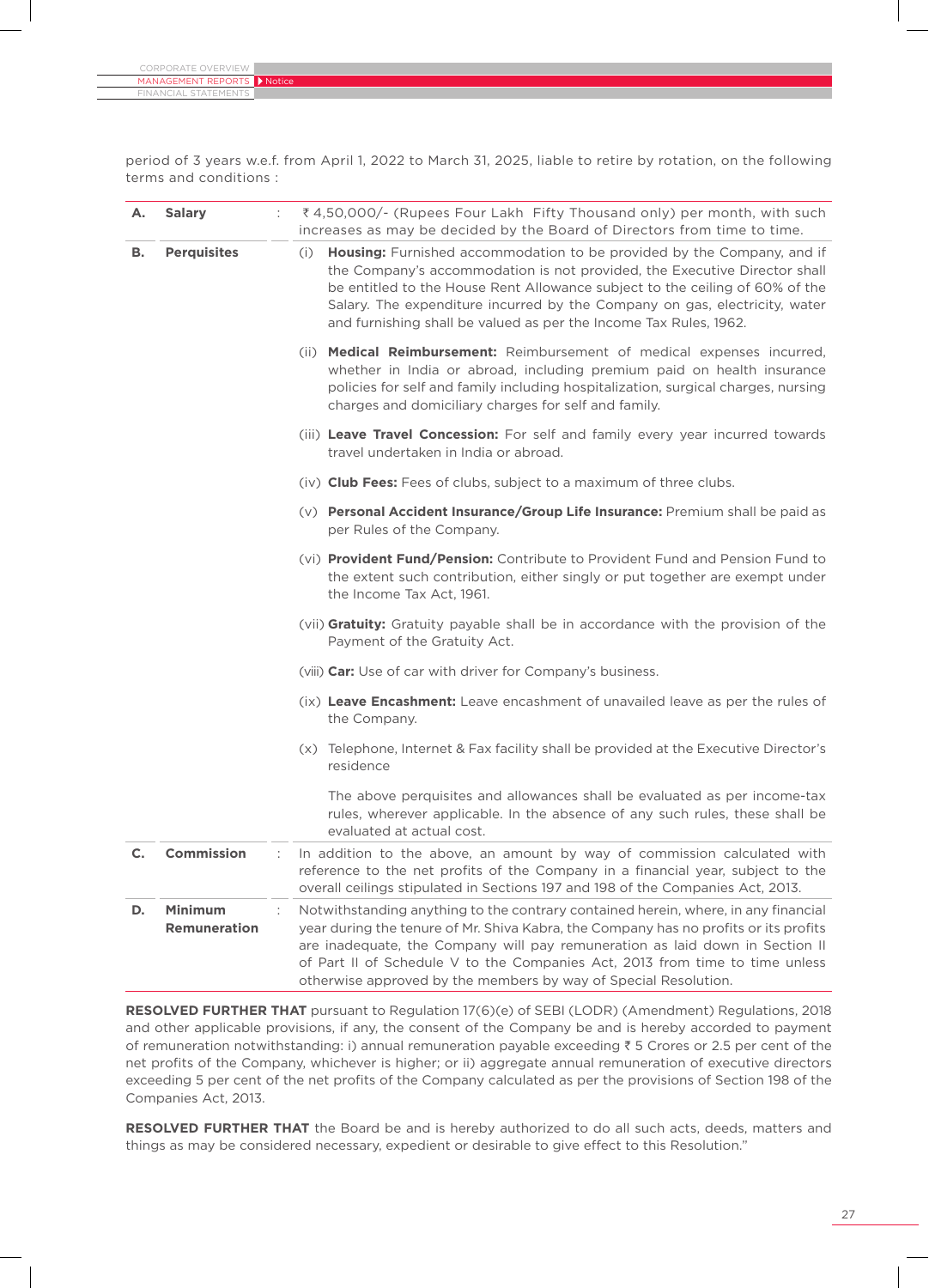#### **6. To ratify the remuneration of Cost Auditors for the financial year ending March 31, 2022**

 To consider and, if thought fit to pass, with or without modification, the following resolution as an **Ordinary Resolution**:

**"RESOLVED THAT** pursuant to the provisions of Section 148 and other applicable provisions, if any, of the Companies Act, 2013 read with Rule 14 of the Companies (Audit and Auditors) Rules, 2014, the consent of the Members be and is hereby accorded to ratify the remuneration of  $\bar{\tau}$  1,75,000 (Rupees One Lakh Seventy Five Thousand Only) plus taxes and reimbursement of actual out of pocket expenses, if any, to M/s. Paresh Jaysih Sampat, Cost Accountants (Firm Registration No: 102421), who were appointed as Cost Auditors of the Company by the Board of Directors to conduct the audit of the cost records maintained by the Company for the financial year ending March 31, 2022.

**RESOLVED FURTHER THAT** Board of Directors be and is hereby authorize to do all acts, deeds, matters and things as may be considered necessary, expedient or desirable to give effect to this resolution."

#### **NOTES:**

- 1. In view of the continuing COVID-19 pandemic, the Ministry of Corporate Affairs ("MCA") has vide its circular dated May 5, 2020 read with circulars dated April 8, 2020, April 13, 2020 and January 13, 2021 (collectively referred to as "MCA Circulars") permitted the holding of the Annual General Meeting ("AGM") through VC / OAVM, without the physical presence of the Members at a common venue. In compliance with the provisions of the Companies Act, 2013 ("the Act"), SEBI (Listing Obligations and Disclosure Requirements) Regulations, 2015 ("SEBI Listing Regulations") and MCA Circulars, the AGM of the Company is being held through VC / OAVM.
- 2. The Explanatory Statement pursuant to Section 102 of the Act in respect of the special business set out at Item Nos. 4 to 6 of this Notice is annexed as Annexure I. The relevant details as required under Regulation 26(4) and 36(3) of the SEBI Listing Regulations and Secretarial Standard-2 ("SS-2"), in respect of Director seeking reappointment under Item Nos. 4 and 5 of Notice at this AGM is annexed as Annexure II.
- 3. Since this AGM is being held pursuant to the MCA Circulars through VC / OAVM, physical attendance of Members has been dispensed with. Accordingly, the facility for appointment of proxies by the Members will not be available for the AGM and hence the

Proxy Form and Attendance Slip are not annexed to this Notice.

- 4. Institutional / Corporate Shareholders (i.e. other than individuals / HUF, NRI, etc.) are required to send a scanned copy (PDF/JPG Format) of its Board or governing body Resolution/Authorization etc., authorizing its representative to attend the AGM through VC / OAVM on its behalf and to vote through remote e-voting. The said Resolution/ Authorization shall be sent to the Scrutinizer by email through its registered email address to secretarialofficer@controlprint.com
- 5. Dividend on equity shares for the financial year ended March 31, 2021, as recommended by the Board of Directors, if approved at the AGM, will be paid on or after five days of conclusion of AGM, as under:
	- In respect of equity shares held in physical form, to all those Members whose names are on the Company's Register of Members after giving effect to valid transfers in respect of transfer requests lodged with the Company on or before the close of business hours on Monday, July 12, 2021.
	- In respect of equity shares held in electronic form, to all beneficial owners of the shares, as per details furnished by the Depositories for this purpose, as of the close of business hours on Monday, July 12, 2021.
- 6. As mandated by SEBI, effective April 01, 2019 except in case of transmission or transposition of securities, requests for effecting transfer of securities shall not be processed unless the securities are held in dematerialised mode with a depository. Accordingly, the Members of the Company were requested to open a demat account and submit physical securities to their DPs.
- 7. To support the 'Green Initiative', Members who have not yet registered their email addresses are requested to register the same with their DPs in case the shares are held by them in electronic form and with RTA (Bigshare) in case the shares are held by them in physical form
- 8. Members holding shares in demat form are hereby informed that bank registered with their respective Depository Participant with whom they maintain their account will be used by the Company for the payment of the dividend.
- 9. Members are requested to intimate, indicating their folio number or Depository Participant (DP) ID and Client ID Numbers, the changes, if any, pertaining to their bank details, National Electronic Clearing Service (NECS), Electronic Clearing Service (ECS),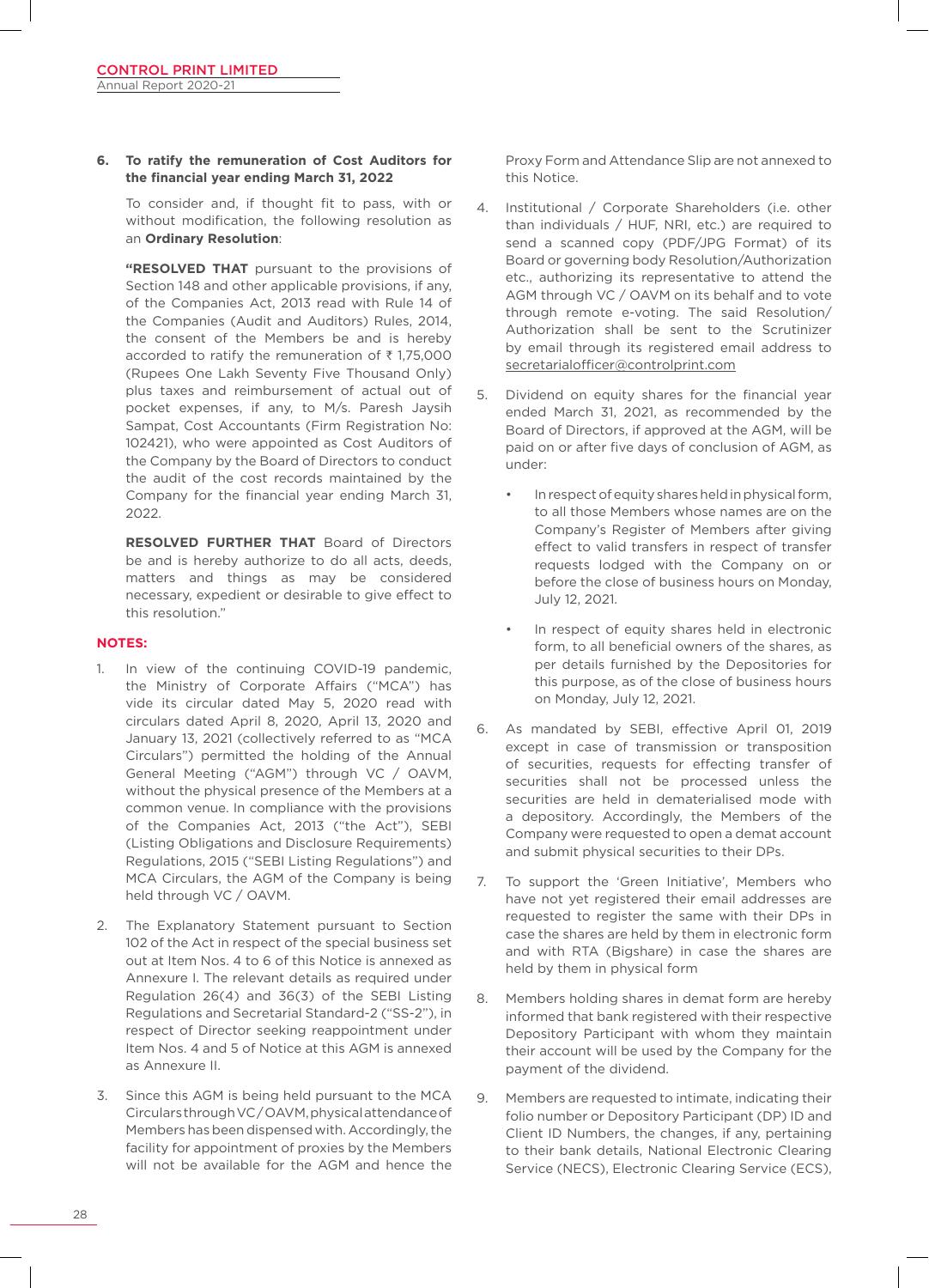Financial Statements

mandates, nominations, power of attorney, change of address, e-mail address, contact numbers, etc., to their DP in case the shares are in dematerialized form; and in case, shares are held in physical form to the Company's Registrar and Share Transfer Agent (RTA), Bigshare Services Private Limited, 1st Floor, Bharat Tin Works Building, Opp. Vasant Oasis Apartment, Makwana Apartment, Andheri (E), Mumbai - 400 059, Changes intimated to the DP will then be automatically reflected in the Company's records which will help the Company and the Company's RTA, to provide efficient and better services for payment of dividend.

- 10. Members are requested to note that, dividends, if not encashed for a consecutive period of 7 years from the date of transfer to Unpaid Dividend Account of the Company, the same are liable to be transferred to the Investor Education and Protection Fund (IEPF). Further, as per Section 124(6) of the Act, read with Investor Education and Protection Fund Authority (Accounting, Audit, Transfer and Refund) Rules, 2016 as amended from time to time, all shares in respect of which dividend has not been paid/ claimed for a period of seven consecutive years are also liable to be transferred to the demat account of the IEPF. In view of this, Members who have so far not encashed their dividend are requested to make their claims forthwith to RTA.
- 11. Pursuant to Section 124 of the Act, the amount of dividend remaining unpaid or unclaimed for a period of seven years from the due date is required to be transferred to the Investor Education and Protection Fund (IEPF), constituted by the Central Government. The shares in respect of such unclaimed dividends are also liable to be transferred to the demat account of the IEPF authority. The due date for transferring the unclaimed/ unpaid dividend pertaining to dividend declared in financial year 2013-2014 is October 19, 2021.

During the year, amount of  $\bar{\tau}$  4,86,456/- Un-claimed Dividend for the financial year 2012-13 has been deposited in the Investors Education and Protection Fund.

 The Company also transmitted 117,385 Equity Shares of the Company into the DEMAT Account of the IEPF Authority in terms of the provisions of section 124(6) of the Companies Act, 2013 and the IEPF Authority (Accounting, Audit, Transfer and Refund) Rules, 2016, as amended from time to time. These Equity Shares were the Shares of such Shareholders whose unclaimed/ unpaid dividend pertaining to financial year 2012-13 had been transferred into IEPF and who have not encased their dividends for 7(Seven) subsequent financial years.

Concerned Shareholders may still claim the shares or apply for refund to the IEPF Authority in Web Form No. IEPF-5 available on www.iepf.gov.in

 In case the Dividend has remained unclaimed in respect of financial year 2013-14 to 2020-21 the Shareholders may approach the Company with their dividend warrants for revalidation with the Letter of Undertaking for issue of duplicate dividend warrants. The Company regularly sends letters/ emails to this effect to the concerned Shareholders.

- 12. The voting rights on the shares lying with the IEPF shall remain frozen until the rightful owner of such shares claims the shares.
- 13. SEBI vide its circular dated April 20, 2018 has mandated registration of Permanent Account Number (PAN) and Bank Account details for all security holders. Members holding shares in physical form are, therefore, requested to submit the PAN and Bank Account details to RTA/ Company by sending a duly signed letter along with self attested copy of PAN Card and original cancelled cheque. The original cancelled cheque should bear the name of the Member. In the alternative, members are requested to submit a copy of bank passbook/ statement attested by bank. Members holding shares in demat form are requested to submit the aforesaid information to their respective depository participant.
- 14. Members holding shares in physical form in identical order of names in more than one folio are requested to send to the Company or RTA, the details of such folios together with the share certificates for consolidating their holdings in one folio. A consolidated share certificate will be returned to such Members after making requisite changes thereon.
- 15. Members holding shares in single name are advised to avail the nomination facility by filing Form SH – 13, as prescribed under Section 72 of the Act and Rule 19 (1) of the Companies (Share Capital and Debentures) Rules, 2014, with the Company. Blank forms will be supplied on request. Members holding shares in electronic mode may contact their respective depository participant for availing this facility.
- 16. Any query relating to financial statements must be sent to the Company's registered email id at secretarialofficer@controlprint.com or at the Company's registered office at least seven days before the date of the AGM. The same will be replied by the Company suitably.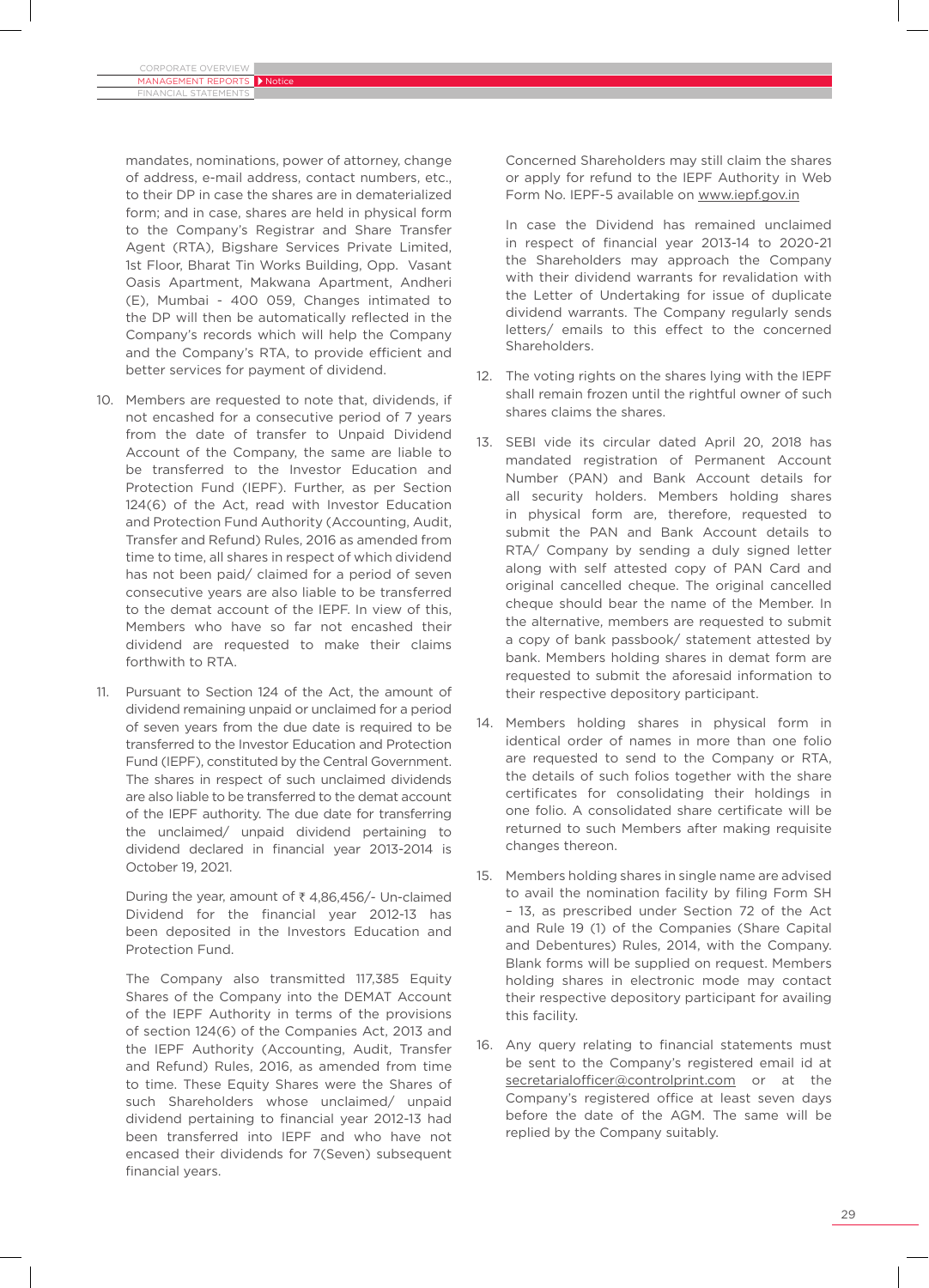- 17. In compliance with the aforesaid MCA Circulars and SEBI Circular, Notice of the Meeting along with the Annual Report for FY 2020-21 is being sent only through electronic mode to those Members whose email addresses are registered with the Company/ Depositories. Members may note that the Notice and Annual Report for FY 2020-21 will also be available on website of the Company, i.e. www.controlprint.com, website of the Stock Exchanges i.e. BSE Limited and National Stock Exchange of India Limited at www.bseindia.com and www.nseindia.com respectively, and on the website of the CDSL www.evotingindia.com
- 18. Members who hold shares in physical form and have not registered / updated their email addresses with the Company, are requested to register / update the same by writing to the Company with details of folio number and attaching a selfattested copy of PAN card at by email to investor@ bigshareonline.com /shweta@bigshareonline.com or at Co's email id secretarialofficer@controlprint. com by following due procedure.
- 19. Members holding shares in dematerialised mode, who have not registered / updated their email addresses with their Depository Participants, are requested to register / update their email addresses with the Depository Participants with whom they maintain their demat accounts.
- 20. Members attending the AGM through VC / OAVM shall be counted for the purpose of reckoning the quorum under Section 103 of the Act.
- 21. All documents referred to in the accompanying Notice and the Explanatory Statement, Registers and all other documents will be available for inspection in electronic mode during business hours on all days except Saturdays, Sundays and public holidays upto the date of the AGM. Members can inspect the same by sending an email to the Company at secretarialofficer@controlprint.com.
- 22. Pursuant to Finance Act 2020, dividend income will be taxable in the hands of shareholders w.e.f. April 1, 2020 and the Company is required to deduct tax at source from dividend paid to shareholders at the prescribed rates.

For the prescribed rates for various categories, the shareholders are requested to refer to the Finance Act, 2020 and amendments thereof. The shareholders are requested to update their PAN with the Company/ RTA (in case of shares held in physical mode) and depositories (in case of shares held in demat mode. A Resident individual shareholder with PAN and who is not liable to pay income tax can submit a yearly declaration in Form

No. 15G/15H, to avail the benefit of non-deduction of tax at source by email to **companysecretary@ controlprint.com** by 6:00 p.m. IST on July 14, 2021. Alternatively, the shareholders may make an online submission of Form 15G / 15H and Form 10F, along with the requisite supporting documents (scanned copies) as applicable, on the website of Bigshare Services Private Limited, the Company's Registrar and Share Transfer Agent ("**Bigshare**") at www. bigshareonline.com.

 The Shareholders may also download these forms from Bigshare's website and send: (a) physical copies of the duly filled forms / documents to Bigshare's Registered Office at 1st Floor, Bharat Tin Works Building, Opp. Vasant Oasis, Makwana Road, Marol, Andheri (East), Mumbai–400059, Maharashtra, or (b) scanned copies of the duly filled forms / documents to Bigshare's e-mail ID tds@bigshareonline.com.

 Shareholders are requested to note that in case their PAN is not registered, the tax will be deducted at a higher rate of 20%. Non-resident shareholders can avail beneficial rates under tax treaty between India and their country of residence, subject to providing necessary documents i.e. No Permanent Establishment and Beneficial Ownership Declaration, Tax Residency Certificate, Form 10F, any other document which may be required to avail the tax treaty benefits by sending an email to companysecretary@controlprint.com/tds@ bigshareonline.com.

### **It may please be noted that Forms received after the said date and incomplete or incorrect forms shall not be considered and shall not be eligible for non-deduction or lower deduction of tax.**

By submission of Form 15G / 15H and Form 10F, along with the requisite supporting documents, the Shareholder is deemed to confirm to the Company that:

- a. the Shareholder satisfies the requisite criteria for submission of the same and takes full responsibility for availing the TDS deduction exemption;
- b. the Company or Bigshare will not be held responsible / liable and no claims shall lie against them in this regard;
- c. the online submission of the Form 15G/Form 15H (if made) shall be deemed to have been signed by the Shareholder.

 The forms for download are also available at Company's website at : https://www. controlprint.com/investors/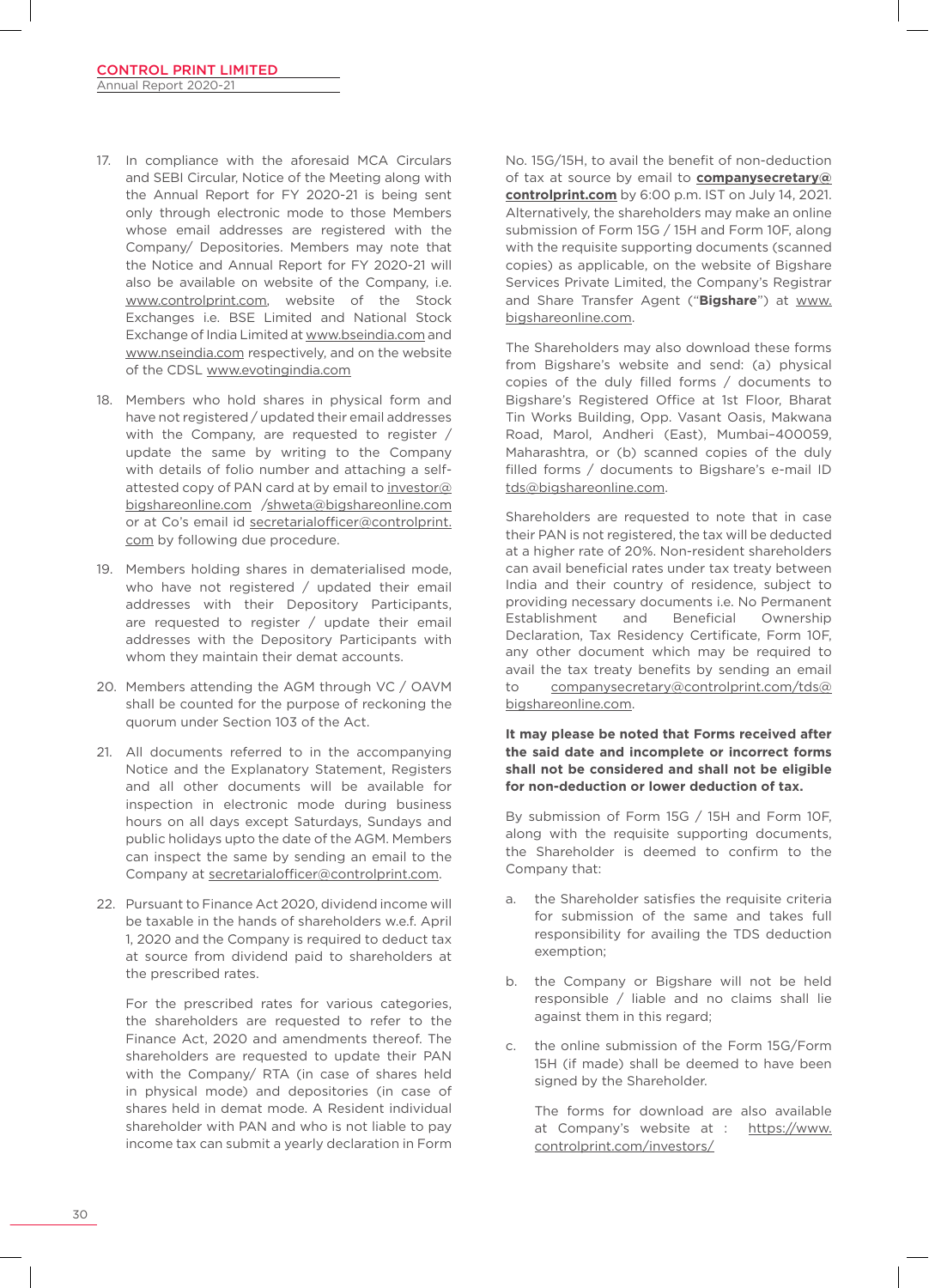Financial Statements

- 23. Since the AGM will be held through VC / OAVM, the Route Map is not annexed in this Notice.
- 24 The business set out in the Notice will be transacted through electronic voting system and the Company is providing facility for voting by electronic means. Instructions and other information relating to e-voting are given in this Notice under Instruction for Members attending Meeting through **VC/ OAVM**.
- 25. Notice is also given under Section 91 of the Act read with Regulation 42 of the Listing Regulations, that the Register of Members and the Share Transfer Book of the Company will remain closed from Tuesday, July 13, 2021 to Monday, July 19, 2021 (both days inclusive).
- 26. In case of joint holders, the Member whose name appears as the first holder in the order of names as per the Register of Members of the Company will be entitled to vote at the Meeting.
- 27. Share transfer documents and all correspondence relating thereto, should be addressed to the Bigshare Services Private Limited, 1st Floor, Bharat Tin Works Building, Opp. Vasant Oasis Apartment, Makwana Apartment, Andheri (E), Mumbai - 400 059, Registrars and Transfer Agent of the Company.
- 28. To prevent fraudulent transactions, Members are advised to exercise due diligence and notify the Company of any change in address or demise of any Member as soon as possible. Members are also advised not to leave their demat account(s) dormant for long. Periodic statement of holdings should be obtained from the concerned DP and holdings should be verified.
- 29. SEBI has mandated the submission of PAN by every participant of the securities market. Members holding shares in dematerialised form are, therefore, requested to submit their PAN to their DPs with whom they are maintaining their demat accounts. Members holding shares in physical form can submit their PAN details to the Company/ Bigshare Services.
- 30. As per Regulation 40(7) of the Listing Regulations, read with Schedule VII to the said Regulations, for registration of transfer of shares, the transferee(s) as well as transferor(s) shall mandatorily furnish copies of their Income Tax PAN Card. Additionally, for securities market transactions and / or for off market / private transactions involving transfer of shares in physical mode for listed Companies, it shall be mandatory for the transferee(s) as well as transferor(s) to furnish copies of PAN Card to the Company/ Bigshare Services for registration of

such transfer of shares. In case of transmission of shares held in physical mode, it is mandatory to furnish a copy of the PAN Card of the legal heir(s) / nominee(s). In exceptional cases, the transfer of physical shares is subject to the procedural formalities as prescribed under SEBI Circular No. SEBI/ HO/MIRSD/DOS3/CIR/P/2018/139 dated November 06, 2018.

- 31. Information and other instructions relating to e-voting are as under:
	- I. Pursuant to the provisions of Section 108 and other applicable provisions of the Act and Rule 20 of the Companies (Management and Administration) Rules, 2014, as amended and Regulation 44 of the Listing Regulations, MCA Circulars and SEBI Circular the Company is pleased to provide its Members facility to exercise their right to vote on resolutions proposed to be passed in the Meeting by electronic means.
	- II. The Company has engaged the services of Central Depository Services (India) Limited ("CDSL") to provide evoting facility to the Members.
	- III. Voting rights shall be reckoned on the paidup value of shares registered in the name of the Member/ beneficial owner (in case of electronic shareholding) as on the cut-off date, i.e., Monday, July 12, 2021. A person who is not a Member as on the cut-off date should treat this Notice for information purposes only.
	- IV. A person, whose name is recorded in the Register of Members or in the register of beneficial owners maintained by the depositories as on the cut-off date, i.e., Monday, July 12, 2021, only shall be entitled to avail the facility of e-voting.
	- V. Members who are holding shares in physical form or who have not registered their email address with the Company/Depository or any person who acquires shares of the Company and becomes a Member of the Company after the Notice has been sent electronically by the Company, and holds shares as of the cut-off date, i.e. Monday, July 12, 2021; such Member may obtain the User ID and password by sending a request at helpdesk. evoting@cdslindia.com or may temporarily get their email registered with the Company's Registrar and Share Transfer Agent, Bigshare Services Private Limited, by clicking the link: https://bigshareonline.com InvestorRegistration.aspx and following the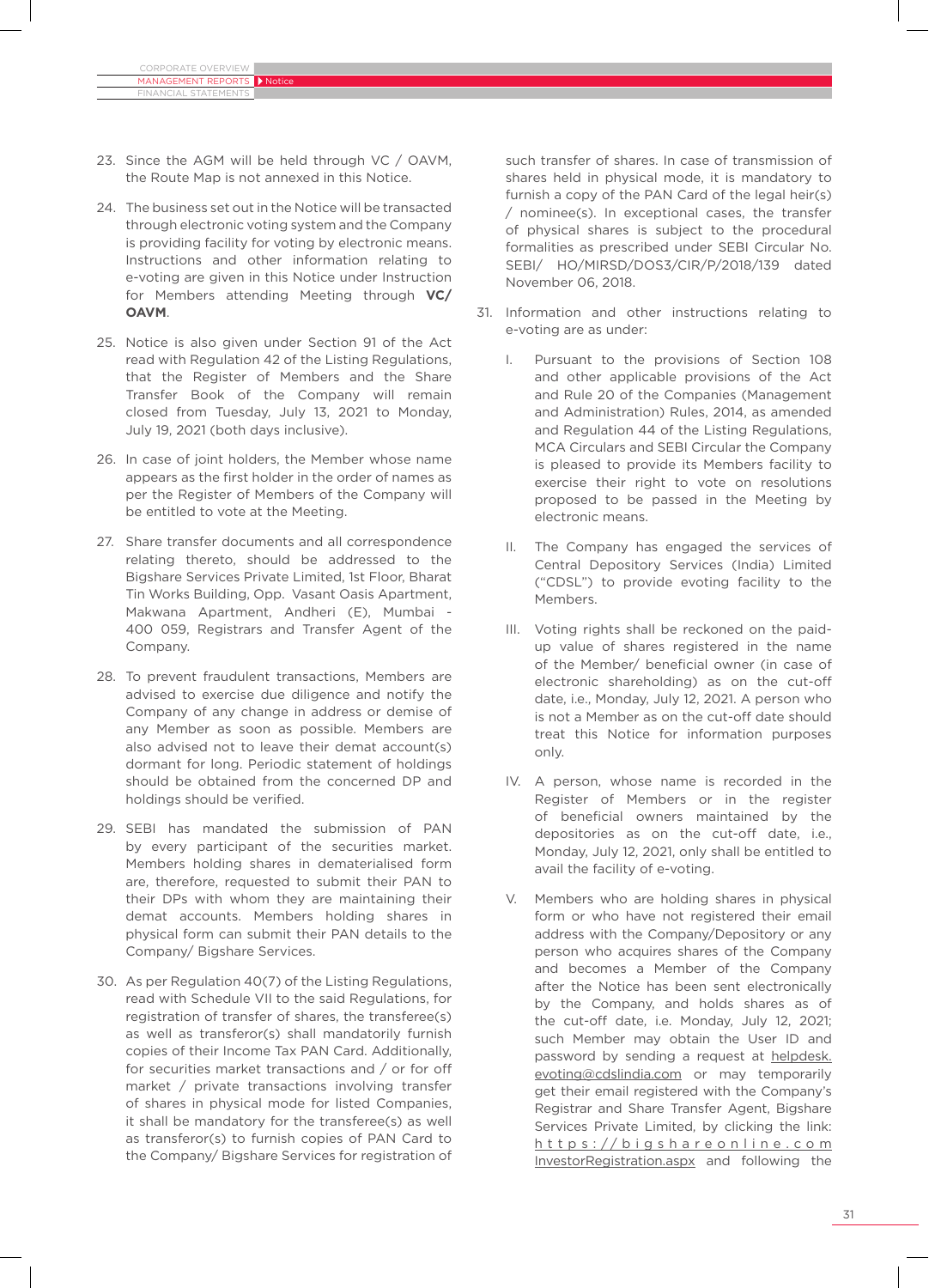registration process as guided thereafter. Post successful registration of the email, the members would get a confirmation on their email id. In case of any queries, members may contact Company's Registrar and Share Transfer Agent, Bigshare Services Private Limited through website https://bigshareonline.com/

 It is further clarified that for permanent registration of Email address, Members are required to register their Email address in respect of Electronic holdings with their concerned Depository Participant(s) and in respect of Physical Holdings with the Company's Registrar and Share Transfer Agent M/s Bigshare Services Private Limited by sending an E-mail at investor@bigshareonline. com/shweta@bigshareonline.com or at Co's email id secretarialofficer@controlprint.com by following due procedure.

However, if a Member is already registered with CDSL for e-voting then existing User ID and password can be used for casting vote.

- VI. CS Nilesh Shah or failing him CS Mahesh Darji or failing him CS Hetal Shah of M/s. Nilesh Shah and Associates, a Practicing Company Secretary firm, Mumbai has been appointed by the Company as the Scrutinizer to scrutinize the e-voting process in a fair and transparent manner.
- VII. The Scrutinizer, after scrutinizing the votes, will, not later than forty eight hours from the conclusion of the Meeting; make a consolidated scrutinizer's report which shall be placed on the website of the Company, i.e. www.controlprint.com and on the website of CDSL. The results shall simultaneously be communicated to the Stock Exchanges.
- VIII. Subject to receipt of requisite number of votes, the resolutions shall be deemed to be passed on the date of the Meeting, i.e. Monday, July 19, 2021.
- IX. Information and other instructions relating to e-voting are as under:
	- (i) The remote e-voting facility will be available during the following period:

Commencement of e-voting: From 9:00 a.m. (IST) on Friday, July 16, 2021. End of e-voting: Up to 5:00 p.m. (IST) on Sunday, July 18, 2021. The remote e-voting will not

be allowed beyond the aforesaid date and time and the e-voting module shall be disabled by CDSL upon expiry of the aforesaid period.

- (ii) The Members who have cast their vote by remote e-voting prior to the Meeting may also attend/ participate in the Meeting through VC / OAVM but shall not be entitled to cast their vote again.
- (iii) Pursuant to SEBI Circular No. SEBI/ HO/CFD/CMD/CIR/P/2020/242 dated 09.12.2020,under Regulation 44 of Securities and Exchange Board of India (Listing Obligations and Disclosure Requirements) Regulations, 2015, listed entities are required to provide remote e-voting facility to its shareholders, in respect of all shareholders' resolutions. However, it has been observed that the participation by the public noninstitutional shareholders/retail shareholders is at a negligible level.

Currently, there are multiple e-voting service providers (ESPs) providing e-voting facility to listed entities in India. This necessitates registration on various ESPs and maintenance of multiple user IDs and passwords by the shareholders.

 In order to increase the efficiency of the voting process, pursuant to a public consultation, it has been decided to enable e-voting to all the demat account holders, by way of a single login credential, through their demat accounts/websites of Depositories/ Depository Participants. Demat account holders would be able to cast their vote without having to register again with the ESPs, thereby, not only facilitating seamless authentication but also enhancing ease and convenience of participating in e-voting process.

(iv) In terms of SEBI circular no. SEBI/HO/CFD/ CMD/CIR/P/2020/242 dated December 9, 2020 on e-Voting facility provided by Listed Companies, Individual shareholders holding securities in demat mode are allowed to vote through their demat account maintained with Depositories and Depository Participants. Shareholders are advised to update their mobile number and email Id in their demat accounts in order to access e-Voting facility.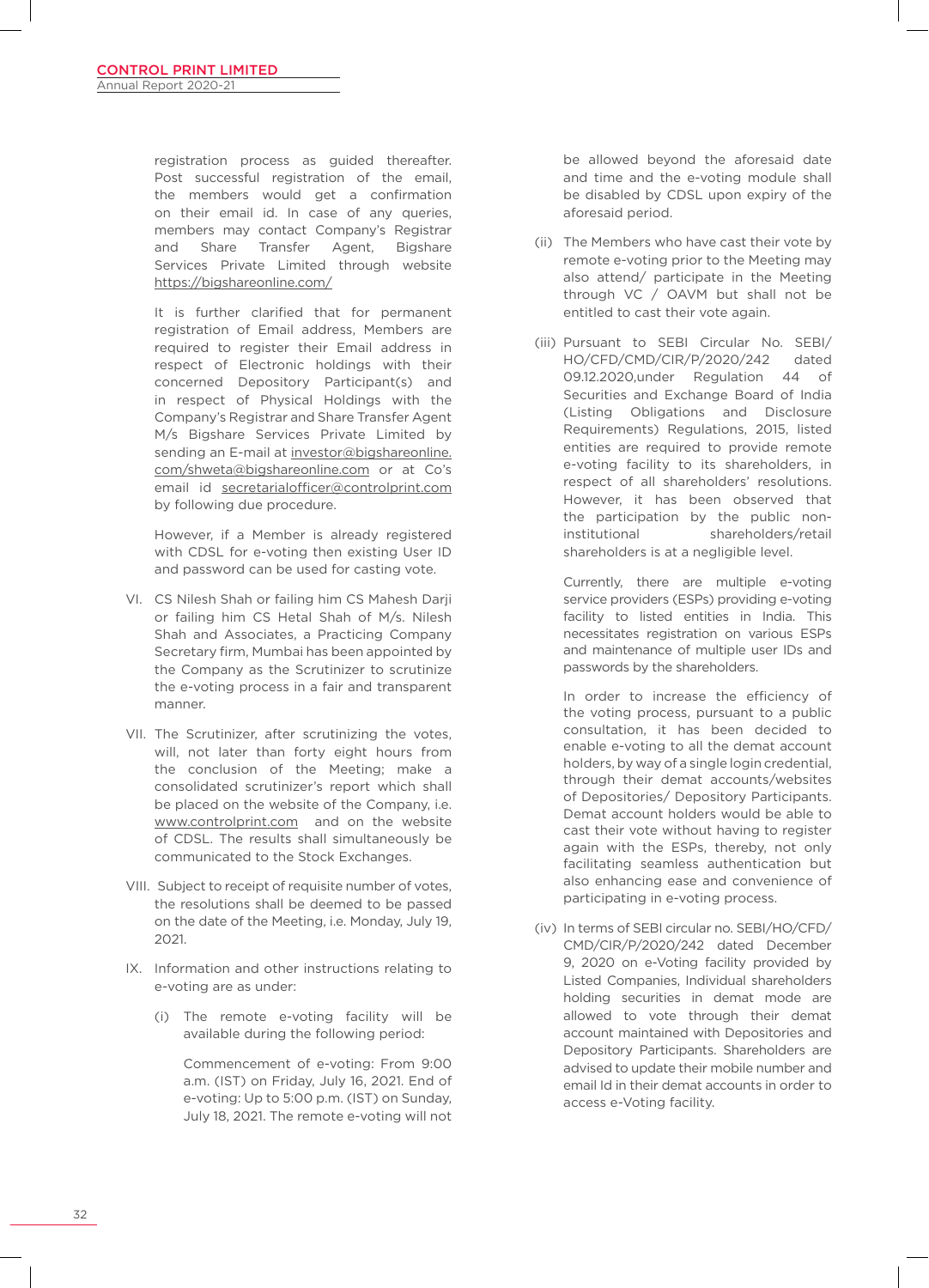| CORPORATE OVERVIEW  |               |
|---------------------|---------------|
| MANAGEMENT REPORTS  | <b>Notice</b> |
| FINANCIAL STATEMENT |               |

Pursuant to above said SEBI Circular, Login method for e-Voting and joining virtual meetings **for Individual shareholders holding securities in Demat mode** is given below:

| <b>Type of shareholders</b>                                                                                                     | <b>Login Method</b>                                                                                                                                                                                                                                                                                                                                                                                                                                                                                                                                                                                                                                                                                                                                                                                                                                                                                                                  |  |  |
|---------------------------------------------------------------------------------------------------------------------------------|--------------------------------------------------------------------------------------------------------------------------------------------------------------------------------------------------------------------------------------------------------------------------------------------------------------------------------------------------------------------------------------------------------------------------------------------------------------------------------------------------------------------------------------------------------------------------------------------------------------------------------------------------------------------------------------------------------------------------------------------------------------------------------------------------------------------------------------------------------------------------------------------------------------------------------------|--|--|
| Individual<br>Shareholders holding<br>securities in Demat<br>mode with CDSL                                                     | Users who have opted for CDSL's Easi / Easiest facility, can login through their<br>$\left( \frac{1}{2} \right)$<br>existing user id and password. Option will be made available to reach e-Voting page<br>without any further authentication. The URLs for users to login to Easi / Easiest are<br>https://web.cdslindia.com/myeasi/home/login or www.cdslindia.com and click on<br>Login icon and select New System Myeasi.                                                                                                                                                                                                                                                                                                                                                                                                                                                                                                        |  |  |
|                                                                                                                                 | After successful login the Easi / Easiest user will be able to see the e-Voting Menu.<br>2)<br>On clicking the e-voting menu, the user will be able to see the respective e-Voting<br>service provider i.e. CDSL/ NSDL/ KARVY/ LINK INTIME as per information provided<br>by Issuer / Company. Additionally, we are providing links to e-Voting Service<br>Providers, so that the user can visit the e-Voting service providers' site directly.                                                                                                                                                                                                                                                                                                                                                                                                                                                                                      |  |  |
|                                                                                                                                 | If the user is not registered for Easi/Easiest, option to register is available at https://<br>3)<br>web.cdslindia.com/myeasi./Registration/ EasiRegistration                                                                                                                                                                                                                                                                                                                                                                                                                                                                                                                                                                                                                                                                                                                                                                        |  |  |
|                                                                                                                                 | Alternatively, the user can directly access e-Voting page by providing Demat Account<br>4)<br>Number and PAN No. from a link in www.cdslindia.com home page or click on https://<br>evoting.cdslindia.com/Evoting/EvotingLogin. The system will authenticate the user<br>by sending OTP on registered Mobile & Email as recorded in the Demat Account.<br>After successful authentication, user will be provided links for the respective ESP<br>where the e-Voting is in progress during or before the AGM.                                                                                                                                                                                                                                                                                                                                                                                                                         |  |  |
| Individual<br>Shareholders holding<br>securities in demat<br>mode with <b>NSDL</b>                                              | If you are already registered for NSDL IDeAS facility, please visit the e-Services<br>$\left( \frac{1}{2} \right)$<br>website of NSDL. Open web browser by typing the following URL: https://eservices.<br>nsdl.com either on a Personal Computer or on a mobile. Once the home page of<br>e-Services is launched, click on the "Beneficial Owner" icon under "Login" which<br>is available under 'IDeAS' section. A new screen will open. You will have to enter<br>your User ID and Password. After successful authentication, you will be able to see<br>e-Voting services. Click on "Access to e-Voting" under e-Voting services and you will<br>be able to see e-Voting page. Click on company name or e-Voting service provider<br>name and you will be re-directed to e-Voting service provider website for casting<br>your vote during the remote e-Voting period or joining virtual meeting & voting<br>during the meeting. |  |  |
|                                                                                                                                 | If the user is not registered for IDeAS e-Services, option to register is available at<br>2)<br>https://eservices.nsdl.com. Select "Register Online for IDeAS "Portal or click at<br>https://eservices.nsdl.com/SecureWeb/IdeasDirectReg.jsp                                                                                                                                                                                                                                                                                                                                                                                                                                                                                                                                                                                                                                                                                         |  |  |
|                                                                                                                                 | Visit the e-Voting website of NSDL. Open web browser by typing the following URL:<br>3)<br>https://www.evoting.nsdl.com/ either on a Personal Computer or on a mobile. Once<br>the home page of e-Voting system is launched, click on the icon "Login" which is<br>available under 'Shareholder/Member' section. A new screen will open. You will have<br>to enter your User ID (i.e. your sixteen digit demat account number hold with NSDL),<br>Password/OTP and a Verification Code as shown on the screen. After successful<br>authentication, you will be redirected to NSDL Depository site wherein you can see<br>e-Voting page. Click on company name or e-Voting service provider name and you<br>will be redirected to e-Voting service provider website for casting your vote during<br>the remote e-Voting period or joining virtual meeting & voting during the meeting                                                 |  |  |
| Individual<br><b>Shareholders</b><br>(holding securities<br>in demat mode)<br>login through<br>their Depository<br>Participants | You can also login using the login credentials of your demat account through your<br>Depository Participant registered with NSDL/CDSL for e-Voting facility. After successful<br>login, you will be able to see e-Voting option. Once you click on e-Voting option, you will<br>be redirected to NSDL/CDSL Depository site after successful authentication, wherein<br>you can see e-Voting feature. Click on company name or e-Voting service provider name<br>and you will be redirected to e-Voting service provider's website for casting your vote<br>during the remote e-Voting period or joining virtual meeting & voting during the meeting.                                                                                                                                                                                                                                                                                 |  |  |

**Important note:** Members who are unable to retrieve User ID/ Password are advised to use Forget User ID and Forget Password option available at abovementioned website.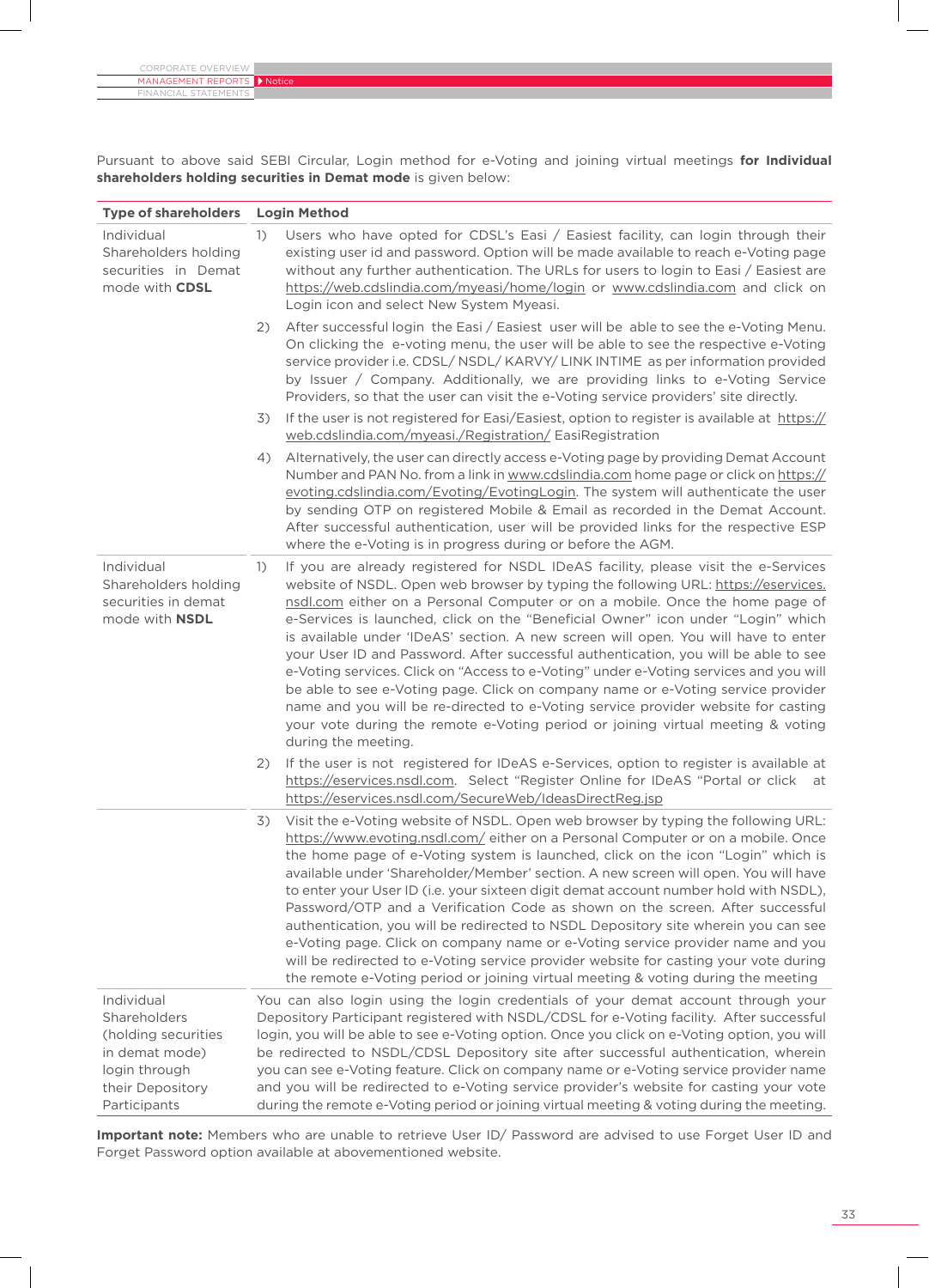**Helpdesk for Individual Shareholders holding securities in demat mode for any technical issues related to login through Depository i.e. CDSL and NSDL**

| Login type                                                                         | <b>Helpdesk details</b>                                                                                                                                                           |
|------------------------------------------------------------------------------------|-----------------------------------------------------------------------------------------------------------------------------------------------------------------------------------|
| Individual<br>Shareholders holding<br>securities in Demat<br>mode with CDSL        | Members facing any technical issue in login can contact CDSL helpdesk by sending<br>a request at helpdesk.evoting@cdslindia.com or contact at 022-23058738 and 22-<br>23058542-43 |
| Individual<br>Shareholders holding<br>securities in Demat<br>mode with <b>NSDL</b> | Members facing any technical issue in login can contact NSDL helpdesk by sending a<br>request at evoting@nsdl.co.in or call at toll free no.: 1800 1020 990 and 1800 22 44 30     |

#### **(v) Login method for e-Voting and joining virtual meeting for shareholders other than individual shareholders & physical shareholders**

- 1) The shareholders should log on to the e-voting website www.evotingindia.com.
- 2) Click on "Shareholders" module.
- 3) Now Enter your User ID
	- a. For CDSL: 16 digits beneficiary ID,
	- b. For NSDL: 8 Character DP ID followed by 8 Digits Client ID,
	- c. Members holding shares in Physical Form should enter Folio Number registered with the Company OR Alternatively, if you are registered for CDSL's EASI/EASIEST e-services, you can log-in at https://www.cdslindia.com from Login - Myeasi using your login credentials. Once you successfully log-in to CDSL's EASI/EASIEST e-services, click on e-Voting option and proceed directly to cast your vote electronically.
- 4) Next enter the Image Verification as displayed and Click on Login.
- 5) If you are holding shares in demat form and had logged on to www.evotingindia.com and voted on an earlier voting of any company, then your existing password is to be used.
- 6) If you are a first time user follow the steps given below:

|                                                       | For Shareholders holding shares in Demat Form other than individual and Physical<br>Form                                                                                                                                                                                                                                                                  |
|-------------------------------------------------------|-----------------------------------------------------------------------------------------------------------------------------------------------------------------------------------------------------------------------------------------------------------------------------------------------------------------------------------------------------------|
| <b>PAN</b>                                            | Enter your 10 digit alpha-numeric PAN issued by Income Tax Department (Applicable<br>for both demat shareholders as well as physical shareholders) Shareholders who have<br>not updated their PAN with the Company/Depository Participant are requested to use<br>the sequence number sent by Company/RTA or contact Company/RTA.                         |
| Dividend Bank<br>Details<br>OR Date of Birth<br>(DOB) | Enter the Dividend Bank Details or Date of Birth (in dd/mm/yyyy format) as recorded<br>in your demat account or in the company records in order to login.<br>• If both the details are not recorded with the depository or company please enter<br>the member id / folio number in the Dividend Bank details field as mentioned in<br>$instruction (v)$ . |

- vi) After entering these details appropriately, click on "SUBMIT" tab.
- vii) Members holding shares in physical form will then reach directly the Company selection screen. However, members holding shares in demat form will now reach 'Password Creation' menu wherein they are required to mandatorily enter their login password in the new password field. Kindly note that this password is to be also used by the demat holders for voting for resolutions of any other company on which they are eligible to vote, provided that company opts for e-voting through CDSL platform. It is strongly recommended not to share your password with any other person and take utmost care to keep your password confidential.
- viii) For Members holding shares in physical form, the details can be used only for e-voting on the resolutions contained in this Notice.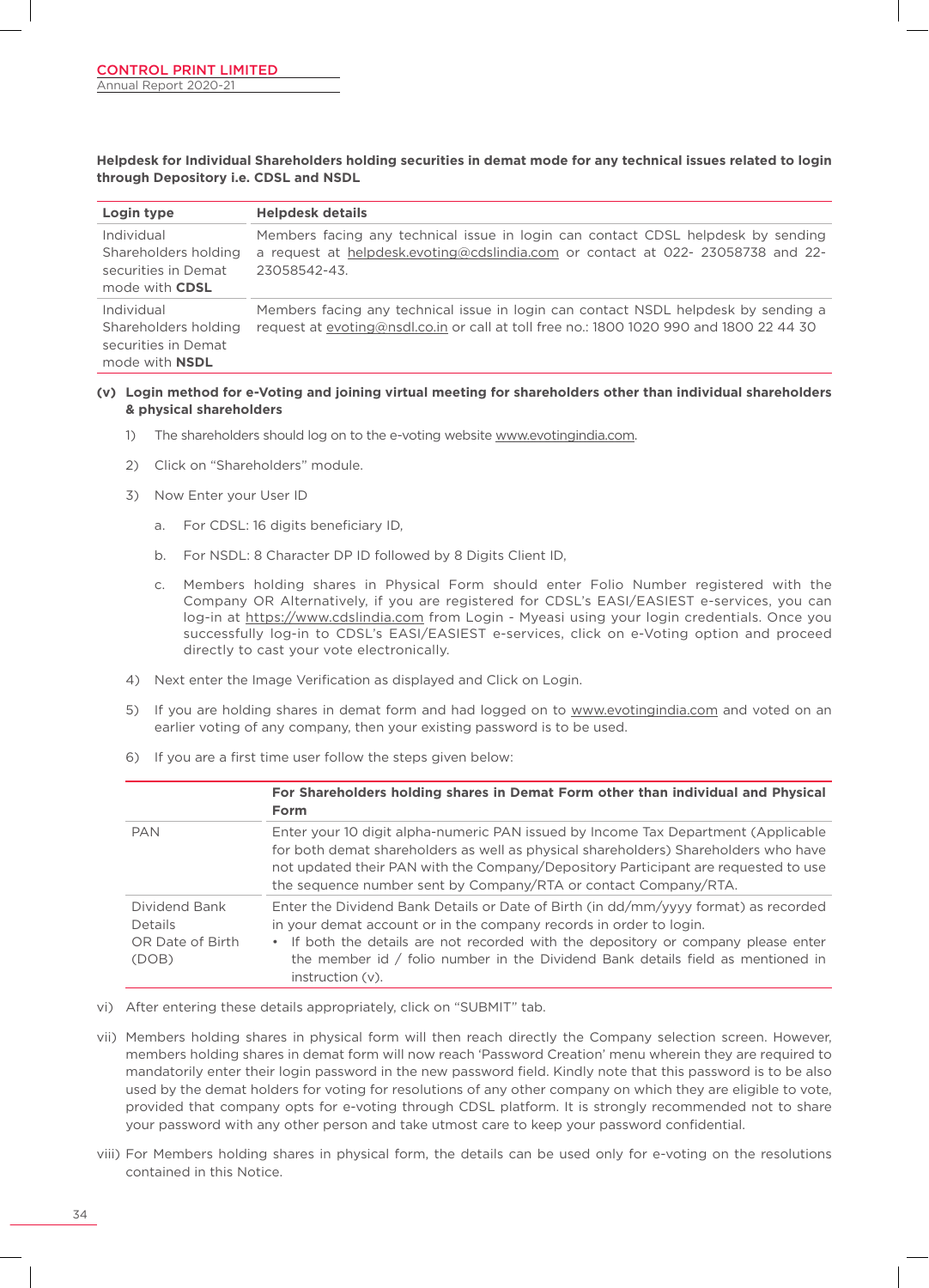Financial Statements

- ix) Click on the EVSN of the "CONTROL PRINT LIMITED".
- x) On the voting page, you will see "RESOLUTION DESCRIPTION" and against the same the option "YES/NO" for voting. Select the option YES or NO as desired. The option YES implies that you assent to the Resolution and option NO implies that you dissent to the Resolution.
- xi) Click on the "RESOLUTIONS FILE LINK" if you wish to view the entire Resolution details.
- xii) After selecting the resolution you have decided to vote on, click on "SUBMIT". A confirmation box will be displayed. If you wish to confirm your vote, click on "OK", else to change your vote, click on "CANCEL" and accordingly modify your vote
- xiii) Once you "CONFIRM" your vote on the resolution, you will not be allowed to modify your vote.
- xiv) You can also take out print of the voting done by you by clicking on "Click here to print" option on the Voting page.
- xv) If Demat account holder has forgotten the changed password then enter the User ID and the image verification code and click on Forgot Password & enter the details as prompted by the system.
- xvi) Additional facility for Non Individual Shareholders and Custodians–Remote Voting
	- Non-Individual shareholders (i.e. other than Individuals, HUF, NRI etc.) and Custodians are required to log on to www.evotingindia.com and register themselves in the "Corporates" module.
	- A scanned copy of the Registration Form bearing the stamp and sign of the entity should be emailed to helpdesk.evoting@ cdslindia.com.
	- After receiving the login details a Compliance User should be created using the admin login and password. The Compliance User would be able to link the account(s) for which they wish to vote on.
	- The list of accounts linked in the login should be mailed to helpdesk.evoting@cdslindia.com and on approval of the accounts they would be able to cast their vote.
	- A scanned copy of the Board Resolution and Power of Attorney (POA) which they have issued in favour of the Custodian, if any, should

be uploaded in PDF format in the system for the scrutinizer to verify the same.

• Alternatively Non Individual shareholders are required to send the relevant Board Resolution/ Authority letter etc. together with attested specimen signature of the duly authorized signatory who are authorized to vote, to the Scrutinizer and to the Company at the email address viz; companysecretary@ controlprint.com , if they have voted from individual tab & not uploaded same in the CDSL e-voting system for the scrutinizer to verify the same.

### **INSTRUCTIONS FOR SHAREHOLDERS ATTENDING THE MEETING THROUGH VC/OAVM ARE AS UNDER:**

- 1. The procedure for attending meeting & e-Voting on the day of the AGM is same as the instructions mentioned above for Remote e-voting.
- 2. The link for VC/OAVM to attend meeting will be available where the EVSN of Company will be displayed after successful login as per the instructions mentioned above for Remote e-voting.
- 3. Shareholders who have voted through Remote e-Voting will be eligible to attend the meeting. However, they will not be eligible to vote at the AGM.
- 4. The Members can join the Meeting through VC/ OAVM mode 15 minutes before and after the scheduled time of the commencement of the Meeting by following the procedure mentioned in the Notice. The facility of participation at the Meeting through VC/OAVM will be made available to at least 1000 members on first come first served basis. However the participation of large Shareholders (Shareholders holding 2% or more shareholding), Promoters, Institutional Investors, Directors, Key Managerial Personnel, the Chairpersons of the Audit Committee, Nomination and Remuneration Committee and Stakeholders Relationship Committee, Auditors etc. are not restricted on first come first served basis.
- 5. Shareholders are encouraged to join the Meeting through Laptops / IPads for better experience.
- 6. Further Shareholders will be required to allow Camera and use Internet with a good speed to avoid any disturbance during the Meeting.
- 7. Please note that Participants Connecting from Mobile Devices or Tablets or through Laptop connecting via Mobile Hotspot may experience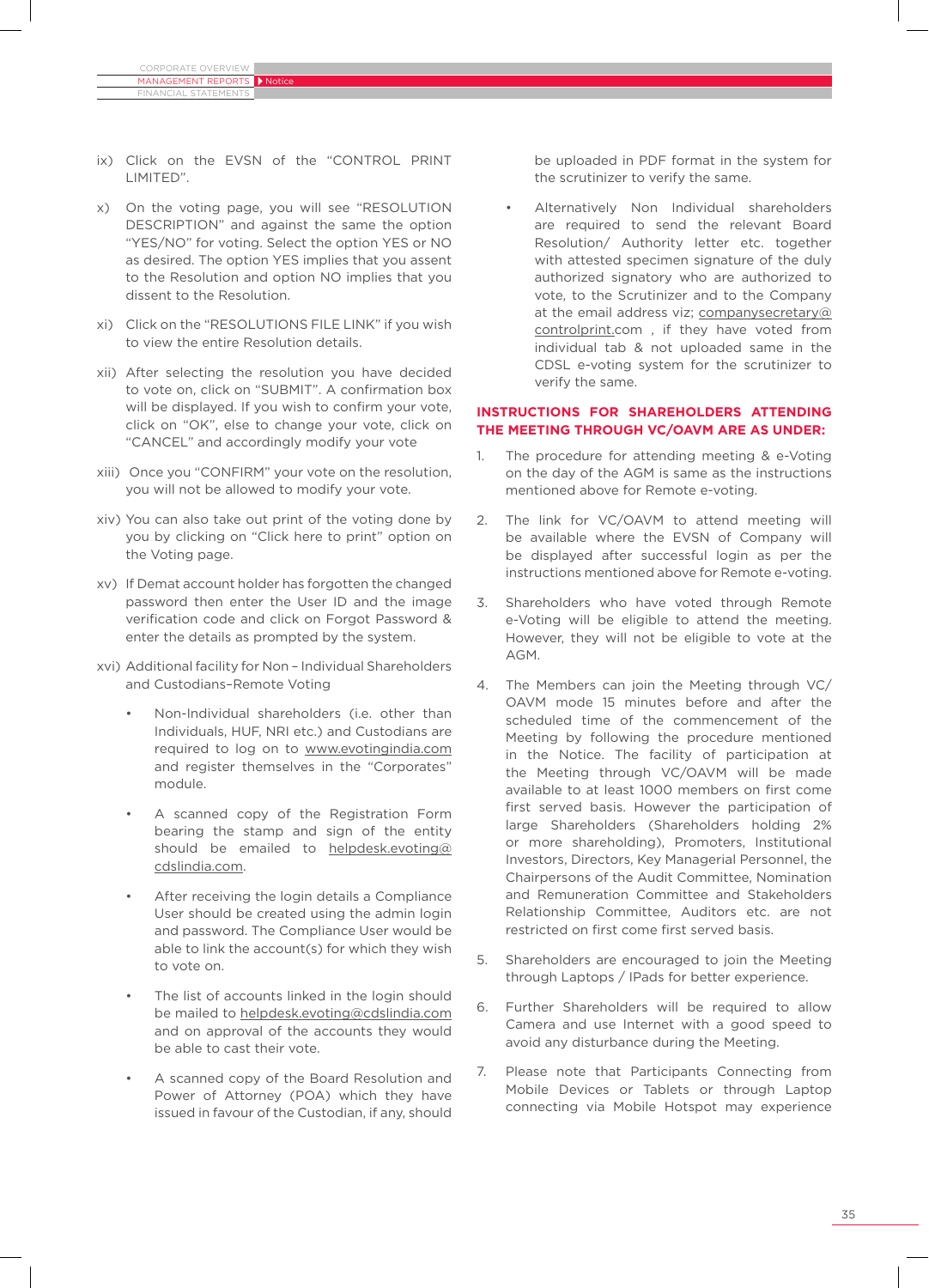Audio/Video loss due to Fluctuation in their respective network. It is therefore recommended to use Stable Wi-Fi or LAN Connection to mitigate any kind of aforesaid glitches.

- 8. Members who would like to express their views or ask questions during the Meeting may register themselves as a speaker by sending their request from their registered email address mentioning their name, DPID and Client ID/folio number, PAN, mobile number at secretarialofficer@controlprint.com at least 7 days before the Meeting. Those Shareholders who have registered themselves as a speaker will only be allowed to express their views/ask questions during the Meeting.
- 9. The Shareholders who have not registered themselves can put the question on the chat box available on the screen at the time of the Meeting.
- 10. Only those shareholders, who are present in the AGM through VC/OAVM facility and have not casted their vote on the Resolutions through remote e-Voting and are otherwise not barred from doing so, shall be eligible to vote through e-Voting system available during the AGM.
- 11. If any Votes are cast by the shareholders through the e-voting available during the AGM and if the same shareholders have not participated in the meeting through VC/OAVM facility, then the votes cast by such shareholders shall be considered invalid as the facility of e-voting during the meeting is available only to the shareholders attending the meeting.

# **PROCESS FOR THOSE SHAREHOLDERS WHOSE EMAIL ADDRESSES ARE NOT REGISTERED WITH THE DEPOSITORIES:**

- 1. For Physical shareholders- please provide necessary details like Folio No., Name of shareholder, scanned copy of the share certificate (front and back), PAN (self attested scanned copy of PAN card), AADHAR (self attested scanned copy of Aadhar Card) by email to Company/RTA email id.
- 2. For Demat shareholders -, Please update your email id & mobile no. with your respective Depository Participant (DP)
- 3. For Individual Demat shareholders Please update your email id & mobile no. with your respective Depository Participant (DP) which is mandatory while e-Voting & joining virtual meetings through Depository.

If you have any queries or issues regarding attending AGM & e-Voting from the CDSL e-Voting System, you can write an email to helpdesk.evoting@ cdslindia.com or contact at 022- 23058738 and 022-23058542/43.

 All grievances connected with the facility for voting by electronic means may be addressed to Mr. Rakesh Dalvi, Manager, (CDSL, ) Central Depository Services (India) Limited, A Wing, 25th Floor, Marathon Futurex, Mafatlal Mill Compounds, N M Joshi Marg, Lower Parel (East), Mumbai - 400013 or send an email to helpdesk.evoting@ cdslindia.com or call on 022-23058542/43.

By Order of the Board of Directors

**For Control Print Limited**

**Reena Shah Company Secretary & Compliance Officer**

Date: April 23, 2021 Place: Mumbai

# **Registered Office:**

C-106, Hind Saurashtra Industrial Estate, Andheri-Kurla Road, Marol Naka, Andheri (East), Mumbai – 400 059. CIN: L22219MH1991PLC059800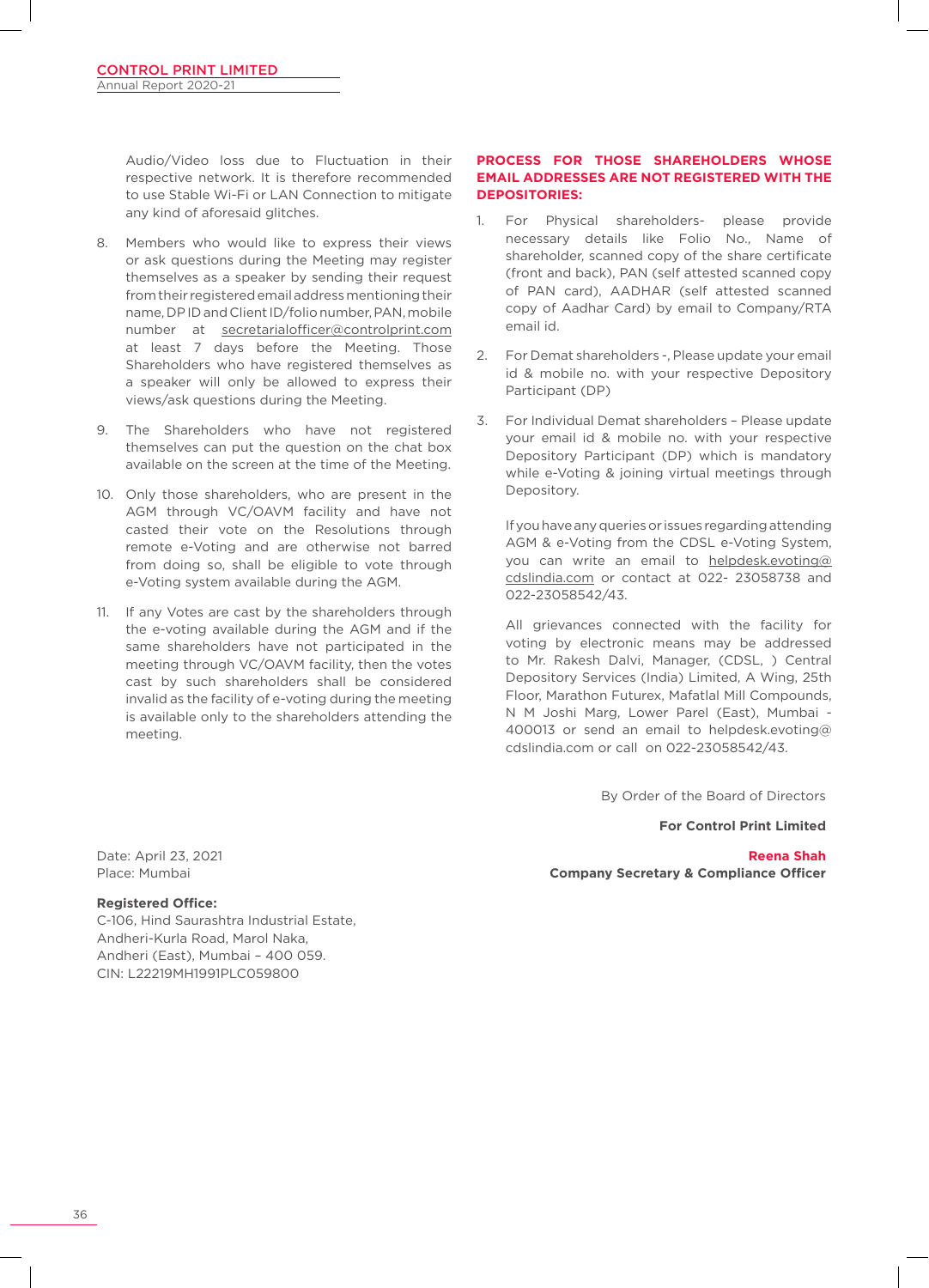# **Annexure I to this Notice**

#### **Explanatory Statement In Respect Of the Special Business Pursuant to Section 102 of the Companies Act, 2013**

#### **ITEM NO. 4**

The Board of Directors, on the recommendation of the Nomination and Remuneration Committee and subject to the approval of Shareholders and any other approvals as may be required, at its meeting held on April 23, 2021, has approved reappointment of Mr. Basant Kabra, Managing Director of the Company for a further period of 3 years w.e.f. January 01, 2022 to December 31, 2024 on the terms and conditions as set out in the resolution.

Mr. Basant Kabra has been associated with the Company since the incorporation of the Company and is promoter of the Company. Mr. Basant Kabra is a Chemical Engineer with required experience of more than four decades and currently holds overall responsibility for the working of the Company. Considering the contribution made by Mr. Basant Kabra for the growth of the Company, the Board of Director at their meeting held on April 23, 2021 on recommendation of Nomination and Remuneration Committee, approved the re-appointment of Mr. Basant Kabra as Managing Director. The details of remuneration to Mr. Basant Kabra forms part of the resolution. Further details of Mr. Basant Kabra have been given in the Annexure to this Notice.

Except Mr. Basant Kabra, Mr. Shiva Kabra and Ms. Ritu Joshi and his/her relatives, to the extent of their shareholding interest, if any in the Company, none of the other Directors, Key Managerial Personnel or their relatives are, in any way, concerned or interested, in the said Resolution.

The Board recommends the resolution as set out in the Item No. 4 of accompanying notice for the approval of members of the Company as Special Resolution.

#### **ITEM NO. 5**

The Board of Directors, on the recommendation of the Nomination and Remuneration Committee and subject to the approval of Shareholders and any other approvals as may be required, at its meeting held on April 23, 2021, has approved reappointment of Mr. Shiva Kabra, Joint Managing Director of the Company for a further period of 3 years w.e.f. April 01, 2022 to March 31, 2025 on the terms and conditions as set out in the resolution.

Mr. Shiva Kabra is a dynamic executive and takes very keen interest in the business of the Company. He is responsible and looks after the marketing and general conduct and management of the business affairs of the Company. He has been instrumental in entering into technology partnership at international levels for products with improved and better technology and for launch of new product portfolios and upgraded products. He has the required experience and qualification in the marketing and the Industry in which the Company operates.

Considering the significant contribution made by Mr. Shiva Kabra in the development and growth of the Company the Board of Director at their meeting held on April 23, 2021 on recommendation of Nomination and Remuneration Committee, approved the re-appointment of Mr. Shiva Kabra as Joint Managing Director. The details of remuneration to Mr. Shiva Kabra forms part of the resolution.

Further details of Mr. Shiva Kabra have been given in the Annexure to this Notice.

Except Mr. Basant Kabra, Mr. Shiva Kabra and Ms. Ritu Joshi and his/her relatives, to the extent of their shareholding interest, if any in the Company, none of the other Directors, Key Managerial Personnel or their relatives are, in any way, concerned or interested, in the said Resolution.

The Board recommends the resolution as set out in the Item No. 5 of accompanying notice for the approval of members of the Company as Special Resolution.

## **ITEM NO. 6**

The Board of Directors of the Company at the meeting held on April 23, 2021 on the recommendation of the Audit Committee, have approved the appointment and remuneration of M/s Paresh Jaysih Sampat, Cost Accountants (Firm Registration No. 102421), as the Cost Auditors, to conduct audit of Cost Records maintained by the Company for the financial year 2021-22. In terms of Section 148 of the Companies Act, 2013 read with the Companies (Audit and Auditors) Rules, 2014, remuneration payable to cost auditors has to be ratified by shareholders of the company.

None of the Directors or Key Managerial Personnel of the Company or their relatives is, in any way concerned or interested, in the said resolution.

The Board recommends the resolution as set out in the Item No. 6 of accompanying notice for the approval of members of the Company as an Ordinary Resolution.

By Order of the Board of Directors

**For Control Print Limited** Date : April 23, 2021 **Reena Shah** Place : Mumbai **Company Secretary & Compliance Officer**